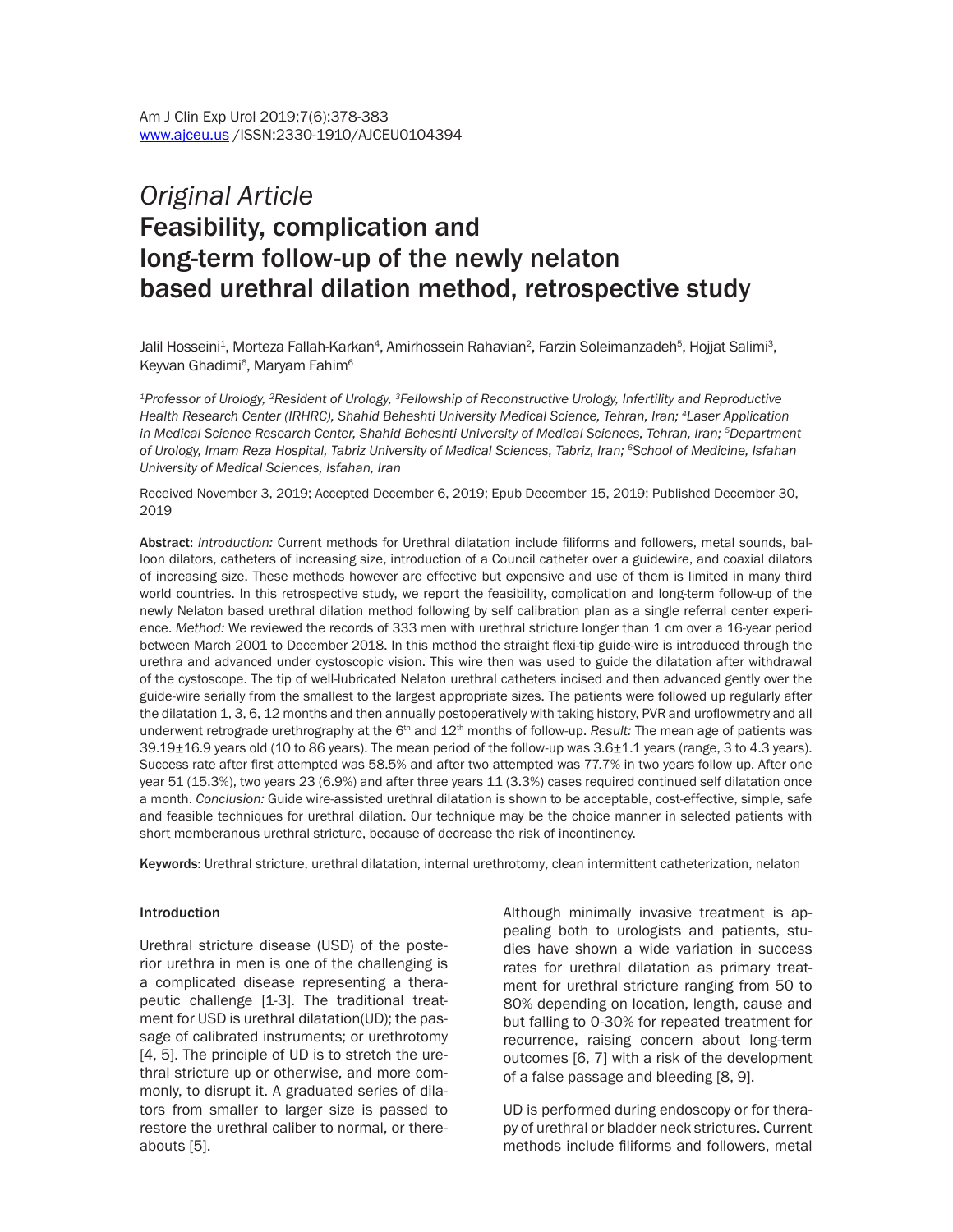

Figure 1. A. Nelaton seires (8-18F) for dilatation. B. Preparation of nelaton befor installation. C. Urethral dilatation under guidewire after lubricant injection.

sounds, balloon dilators, catheters of increasing size, introduction of a Council catheter over a guidewire, and coaxial dilators of increasing size [10]. These methods however are effective but expensive and use of them is limited in many third world countries [11].

In this retrospective study, we report the feasibility, complication and long-term follow-up of the newly Nelaton based urethral dilation method following by self calibration plan as a single referral center experience.

## Materials and methods

## *Patients*

In this retrospective study we reviewed the records of 384 patients with urethral stricture longer than 1 cm over a 16-year period between March 2001 to December 2018, at the reconstructive urology department of Shohada-e-Tajrish Hospital, Tehran, Iran (main referral center of reconstructive urology). Fiftyone patients were excluded from the study due to lack of clinical and surgical data. Patients that included to our study had penile, bulbar and membranous urethral stricture.

All subjects were assessed by medical history and physical examination, urine culture test, coagulative status test, PVR and uroflowmetery. Stricture length was determined by retrograde urethrography simultaneously with cystogram. Patients were examined by 17 F rigid or 14 F flexible cystoscopes to determine the stricture zone and to observe urethral mucosa.

## *Surgical technique*

A single dose prophylactic intravenous antibiotic was administered before surgery. Patients were secured at lithotomy position after intravenous sedation anaesthesia.

The straight flexi-tip guide-wire is introduced through the urethra and advanced under cystoscopic vision. This wire then was used to guide the dilatation after withdrawal of the cystoscope. The tip of well-lubricated Nelaton urethral catheters incised and then advanced gently over the guide-wire serially from the smallest to the largest appropriate sizes (8 F to 18 F) (Figure 1). This method previously presented by same team [11].

Then the cystoscope was reintroduced to ensure sufficient urethral dilatation had been achieved and to allow assessment of the degree of trauma. A 18 F Foley urethral catheter which tip was incised was left in situ for 10 to 14 days to stabilize the dilatation. Following catheter removal patients underwent our arbitrary protocol of clean intermittent catheterization (CIC) by an 16-F Nelaton catheter [12] (Table 1). Our technique was the same in all patients.

## *Follow-up*

The patients were followed up regularly after the dilatation 1, 3, 6, 12 months and then annually postoperatively with taking history, PVR and uroflowmetry and all underwent retrograde urethrography at the  $6<sup>th</sup>$  and  $12<sup>th</sup>$  months of follow-up. Urethrocystoscopy had been per-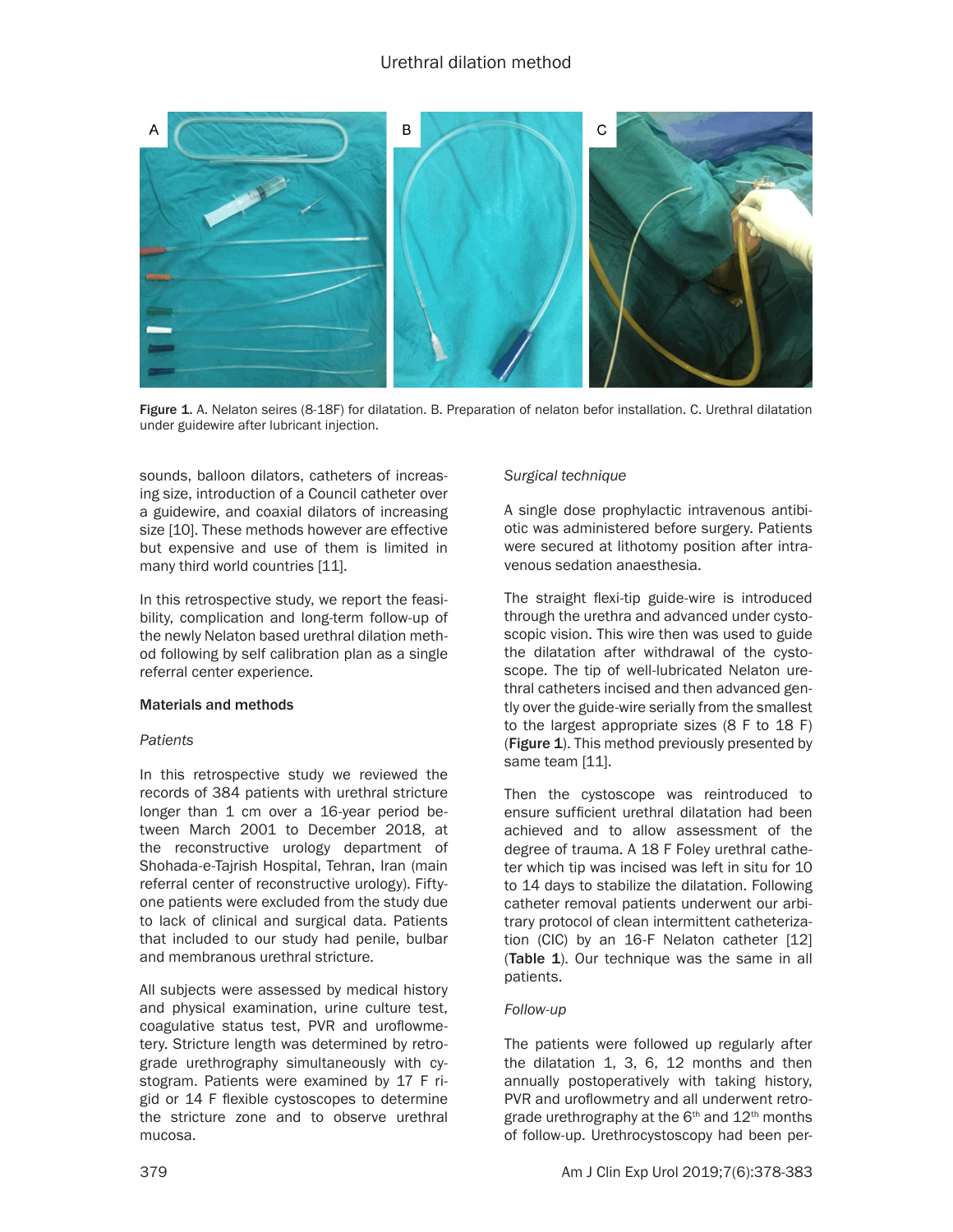| <b>Table 1.</b> Clean Intermittent Catheterization |
|----------------------------------------------------|
| Regimen Following Internal Urethrotomy             |

| Postoperative time           | Catheterization      |
|------------------------------|----------------------|
| $1st$ week                   | Daily                |
| $2nd$ week                   | Every other day      |
| $3rd$ week                   | Twice a week         |
| $4th$ week                   | Once a week          |
| $2nd$ month                  | Every 2 weeks        |
| 3rd to 6 <sup>th</sup> month | Once a month         |
| After 6 months               | Cessation of regimen |
|                              |                      |

formed in patients who had any history of decreased force and caliber of urine, any difficulty in CIC performing and Q max decreasing (Qmax <12) to rule out any urethral structure.

## *Outcomes*

Demographic characteristics, stricture length based on retrograde urethrography simultaneously with cystogram, etiology of urethral stricture, success rate, and complications were assessed.

We considered the operation successful if we would not notice any urethral stricture during the 24-month follow-up period by performing at most two dilatations.

## *Ethic*

Ethical approval for the study was attained from the ethical committee of Shohada-e-Tajrish Hospital and permitted us to review patients' medical data. Owing to the retrospective nature of the study, the ethical waived the necessity to have patients provide consent to review their medical records.

## *Statistical analysis*

Statistical analysis was performed using Chi square and Fisher's exact tests as appropriate with significance considered at *P* values less than 0.05; using the SPSS software (Statistical Package for the Social Sciences, version 20.0, SPSS Inc, Chicago, Ill, USA). Missing data are completely at random, and then we ignore it.

## **Results**

The mean age of patients was 39.19±16.9 years old (10 to 86 years). The mean period of the follow-up was 3.6±1.1 years (range, 3 to

4.3 years). Their characteristics are listed in the Table 2.

138 subjects needed a repeat procedure after the first attempted. Clinical presentations included a decreased stream in 98 patients, difficulty in CIC performing in 36 patients, dysuria in 19 patient, and urinary retention in 5 patient.

Success rate after first attempted was 58.5% and after two attempted was 77.7% in two years follow up. After one year 51 (15.3%), two years 23 (6.9%) and after three years 11 (3.3%) cases required continued self dilatation once a month.

## **Discussion**

Treatment of USD includes numerous reconstructive surgical techniques [13, 14]. The urologist must be familiar with all of these different techniques to be able to deal with any type of urethral stricture [15, 16]. The choice of reconstructive technique depends on the stricture length, degree of spongiofibrosis, and surgeon's preference and experience [2].

Conventional "blind" dilatation techniques with followers and bougies for urethral stricture commonly traumatize the urothelium, leaving a bleeding raw area that will heal by scarring and lead to further stricture formation [14]. Other complications associated with conventional dilatation techniques are creation of a false passage, incontinence, impotence, and rupture of the rectum and other neighboring organs [17]. These complications are common when a narrow tunnel is located eccentrically in the urethral cross section, and the urethra does not taper gradually onto the stricture [18]. In contrast, if a guide wire is placed through the stricture endoscopically the dilatation is subsequently directed appropriately, allowing precise and safe dilation [8].

This paper reported a safe and minimally invasive procedure that offered 58.5% of the patients with recurrence-free outcome after one dilation. We did experience just 2 (0.6) false passage and any significant sepsis in all urethral dilations that we performed. Bleeding from the urethra during dilation means that the scar is torn and further mucosal and spongy injury has occurred. The stricture will soon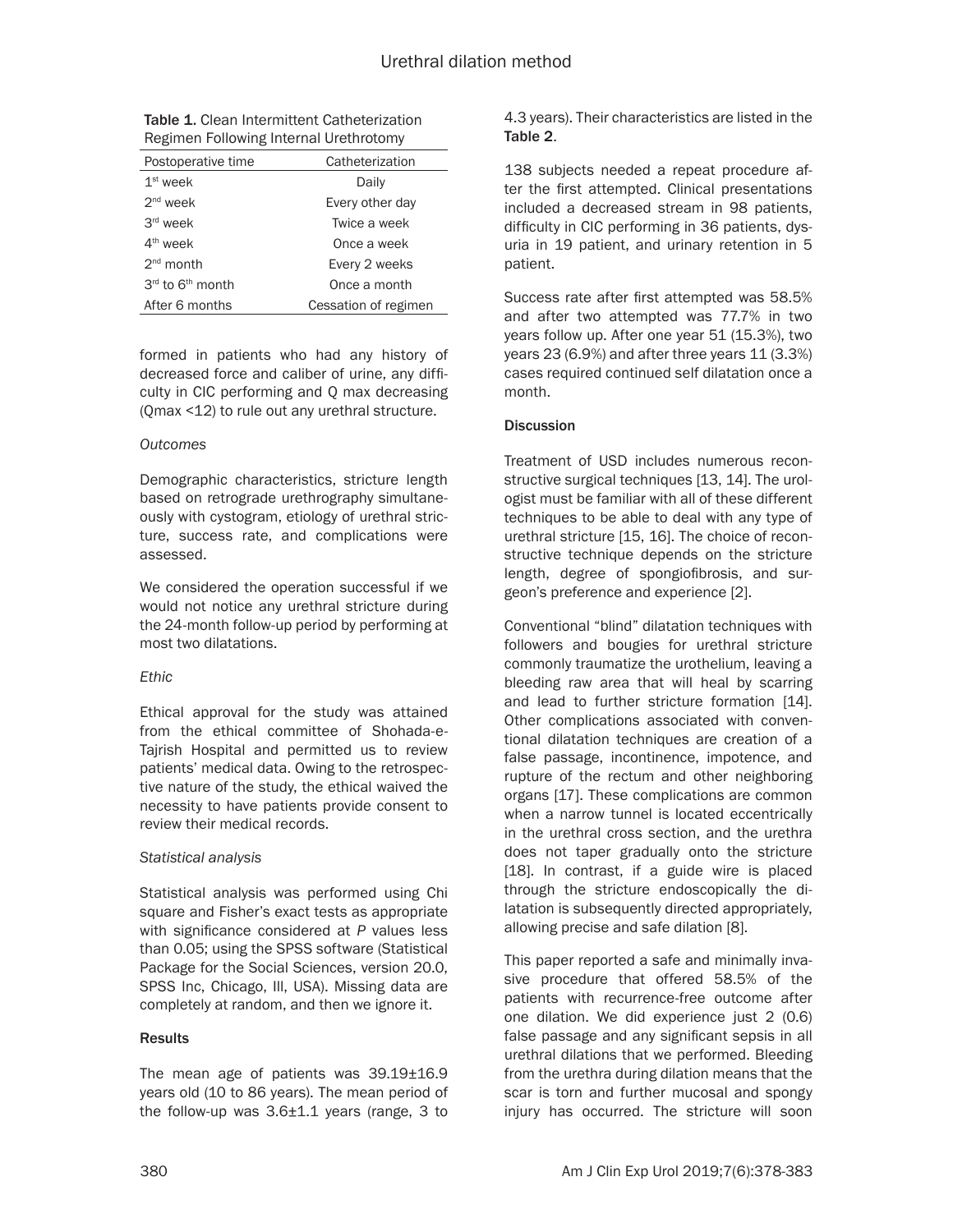## Urethral dilation method

| Characteristics                                                   | Ν                | Percent             |
|-------------------------------------------------------------------|------------------|---------------------|
| Mean ureteral stricture length, cm                                | $2.1 \pm 0.6$ cm | Min: 1 cm max: 5 cm |
| Site of urethral stricture                                        |                  |                     |
| Penile                                                            | 45               | 13.5                |
| Distal bulbar                                                     | 48               | 14.4                |
| Mid bulbar                                                        | 168              | 50.5                |
| Proximal bulbar                                                   | 54               | 16.2                |
| Memberanous                                                       | 18               | 5.4                 |
| Cause of urethral stricture                                       |                  |                     |
| Straddle injury                                                   | 39               | 11.7                |
| Urethral instrumentation                                          | 33               | 9.9                 |
| Prostate surgery                                                  | 50               | 15                  |
| Sexual transmitted disease                                        | 54               | 16.2                |
| Other                                                             | 157              | 47.1                |
| Previous intervention                                             |                  |                     |
| IU                                                                | 42               | 12.6                |
| <b>Dilatation</b>                                                 | 63               | 18.9                |
| Urethroplasty                                                     | 66               | 19.8                |
| <b>CIC</b>                                                        | 63               | 18.9                |
| No Intervention                                                   | 99               | 29.7                |
| Success rate                                                      |                  |                     |
| First session                                                     | 195              | 58.5                |
| Second session                                                    | 64               | 19.2                |
| Complication                                                      |                  |                     |
| UTI                                                               | 15               | 4.5                 |
| Urethral haemorrhage                                              | 12               | 3.6                 |
| False passages                                                    | 2                | 0.6                 |
| Priapism                                                          | $\mathbf 1$      | 0.3                 |
| Incontinency, meatal Stenosis, perineal haematoma, scrotal oedema | 0                | $\mathbf 0$         |
| Mean Qmax                                                         |                  |                     |
| Before intervention                                               | $7 + 1.3$        | p.value < 0.05      |
| 3 years after intervention                                        | $17.8 + 4.9$     |                     |
| Mean PVR                                                          |                  |                     |
| Before intervention                                               | $90.9 \pm 19.6$  | p.value < 0.05      |
| 3 years after intervention                                        | 34.9±15.4        |                     |

recur and result in worsened stricture length and density.

Since external urinary sphincter is close to membranous urethra, it may be injured in patients with Membranous urethral stricture that treated by DVIU. Our study revealed that nelaton series dilatation vs DVIU (18 patients had membranous urethral stricture) decrease the risk of urinary incontinence. In other hand there is no risk of urinary incontinence by series dilatation of membranous urethra.

In 1996 Freid [19] passed a "Glidewire" into the bladder as an alternative to filiforms. They then

inserted a urethral catheter over the wire and dilated the urethra with various instruments. In 2003 Dewan et al. [8] described a similar procedure in children. Last, Rubenstein et al. [20] reported decreased axial force of a novel urethral access sheath compared with a standard cystoscope and urethral dilator in an experimental model. The sheath dispenses a protective fluorocarbon film during introduction.

Dilation is rarely a cure and needs to be repeated periodically. If the stricture recurs too rapidly, the patient may be instructed on how to insert a catheter into the urethra periodically to prevent early closure. This procedure may need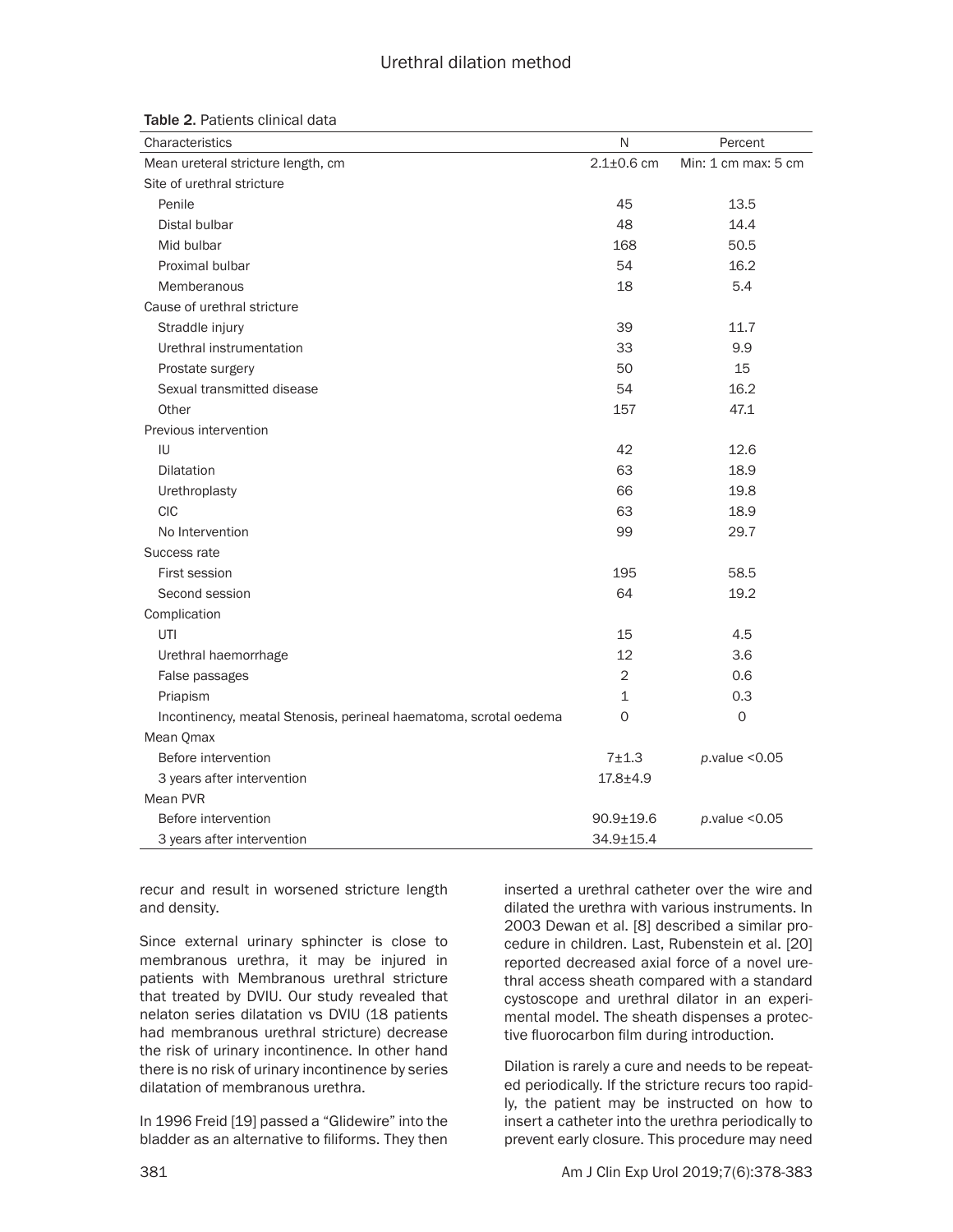to be repeated from time to time, as strictures may recur [21]. Intermittent weekly self catheterization for the prevention of stricture formation was proposed by the Nottingham group in 1986 [22]. This technique has been successful in terms of patient acceptability and prevention of restricturing [23]. This may be because of the regeneration of urethral mucosa that takes place in about 3 to 5 weeks [24]. The stricture may recur if synechiae form during this period. The idea of self calibration was introduced by Lapides et al. [25]. The results of previous trials have suggested that men who adhere to protocols of ISD following urethral dilatation or DVIU have longer stricture-free intervals than those who do not although overall recurrence rates are similar [26].

Based upon our data, our results in 333 patients are encouraging, because no major complication during the peri-postoperatively. One of the reasons for high success rate during follow up is the proper self-catheterization program. Proper catheterization training to patients and emphasis on adherence to standard catheterization protocol and continuous follow-up are the main reasons for the success of this study.

We realize that the study could have some weaknesses. Our investigation was a retrospective study therefore we had some missing data especially in patients' follow up, and the main bias is lack of control group.

## **Conclusion**

Guide wire-assisted UD is shown to be acceptable, cost-effective, simple, safe and feasible techniques for urethral dilation. The results of treatment have no clear relationship with surgical history and the length of stricture. The mentioned techniques have no effect on patients' potency. Because filiforms and followers and balloons are expensive and not available easily, this cost-effective technique can be used in every urology department.

Our technique may be the choice manner in selected patients with short memberanous urethral stricture, because of decrease the risk of incontinency.

## Acknowledgements

The authors are thankful for the assistance of Urology ward staff due to their invaluable help throughout this study. We thank the hospital medical records staff who helped us with data collection.

## Disclosure of conflict of interest

None.

Address correspondence to: Hojjat Salimi, Infertility and Reproductive Health Research Center (IRHRC), Shahid Beheshti University Medical Science, Tehran, Iran. Tel: +98-9133135266; E-mail: [salimi\\_hojat@](mailto:salimi_hojat@yahoo.com) [yahoo.com](mailto:salimi_hojat@yahoo.com)

## References

- [1] Hosseini J and Tabassi KT. Surgical repair of posterior urethral defects: review of literature and presentation of experiences. Urol J 2008; 5: 215-22.
- [2] Hosseini J, Kaviani A, Hosseini M, Mazloomfard MM and Razi A. Dorsal versus ventral oral mucosal graft urethroplasty. Urol J 2011; 8: 48- 53.
- [3] Razzaghi MR, Karkan MF, Ghiasy S and Javanmard B. Laser application in iran urology: a narrative review. J Lasers Med Sci 2018; 9: 1-6.
- [4] Andrich D and Mundy A. Urethral strictures and their surgical treatment. BJU Int 2000; 86: 571-80.
- [5] Mundy AR. Management of urethral strictures. Postgrad Med J 2006; 82: 489-93.
- [6] Mundy AR and Andrich DE. Urethral strictures. BJU Int 2011; 107: 6-26.
- [7] Tonkin JB and Jordan GH. Management of distal anterior urethral strictures. Nat Rev Urol 2009; 6: 533-8.
- [8] Dewan P, Gotov E and Chiang D. Guide wireassisted urethral dilatation for urethral strictures in pediatric urology. J Pediatr Surg 2003; 38: 1790-2.
- [9] Fallahkarkan M, Razzaghi MR, Karami H, Ghiasy S, Tayyebiazar A and Javanmard B. Experience of 138 transurethral urethrotomy with holmium: YAG laser. J Lasers Med Sci 2019; 10: 104-107.
- [10] Herschorn S and Carrington E. S-shaped coaxial dilators for male urethral strictures. Urology 2007; 69: 1199-201.
- [11] Hosseini J, Mazloomfard M, Rezaei A and Javanmard B. S49 innovative and feasible dilation technique for urethral stricture. Eur Urol Suppl 2010; 9: 570-1.
- [12] Hosseini J, Kaviani A and Golshan AR. Clean intermittent catheterization with triamcinolone ointment following internal urethrotomy. Urol J 2008; 5: 265-8.